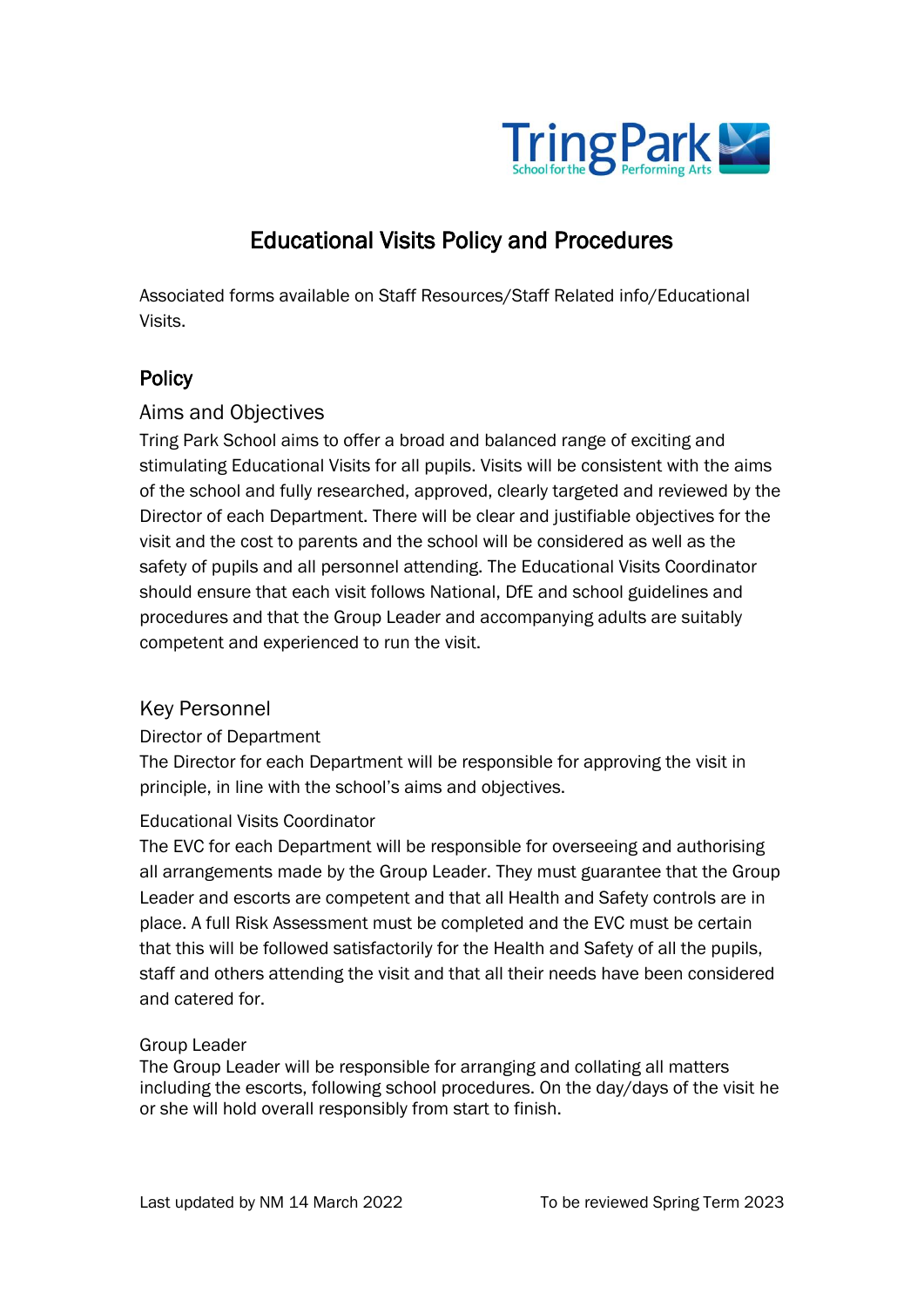#### **Escorts**

Escorts will usually be school staff and must be competent and experienced for the activity concerned. They must be fully briefed by the Group Leader and advised of their responsibilities.

#### Finance Office

For finance matters, Health & Safety advice, insurance.

School Office For administration.

## Key Publications and Documentation

- DfE Health & Safety on educational visits 26 November 2018 [https://www.gov.uk/government/publications/health-and-safety-on](https://www.gov.uk/government/publications/health-and-safety-on-educational-visits/health-and-safety-on-educational-visits)[educational-visits/health-and-safety-on-educational-visits](https://www.gov.uk/government/publications/health-and-safety-on-educational-visits/health-and-safety-on-educational-visits)
- The school Policy and Procedures for Educational Visits.
- Educational Visits Request form: completed by the Group Leader.
- Trip Notification Form for parents
- Educational Visits Risk Assessment: completed by the Group Leader.
- Parent permission and medical consent forms: sent out by and returned to the school office.
- Transport request form: school office to Estate Services.
- Catering request form: school office to Catering Department.
- Venue literature, information and tickets.
- School mobile phone for Educational Visits, three available plus one for Pastoral trips.
- School contact numbers.
- ISAMs App for contacts parent details
- School medical information.
- Code of Behaviour for Educational Visits written in the 'Parent and Pupil Handbook'.
- School Minibus Policy (this must be followed if this is the method of transport).
- School Travel Insurance.
- Consent forms for all pupils for trips outside of term time and for all residential trips(see 'Initial Preparation below)

## Procedures

## Initial preparation

Discuss, evaluate and obtain approval from your Head of Department/the Director of Studies for the visit to go ahead taking into consideration the school policy. You must consider the journey/means of transport and the activity itself. Only known and reputable coach companies/taxis may be used.

Last updated by NM 14 March 2022 To be reviewed Spring Term 2023 Circulate proposed dates to all departments by email for dates to be agreed.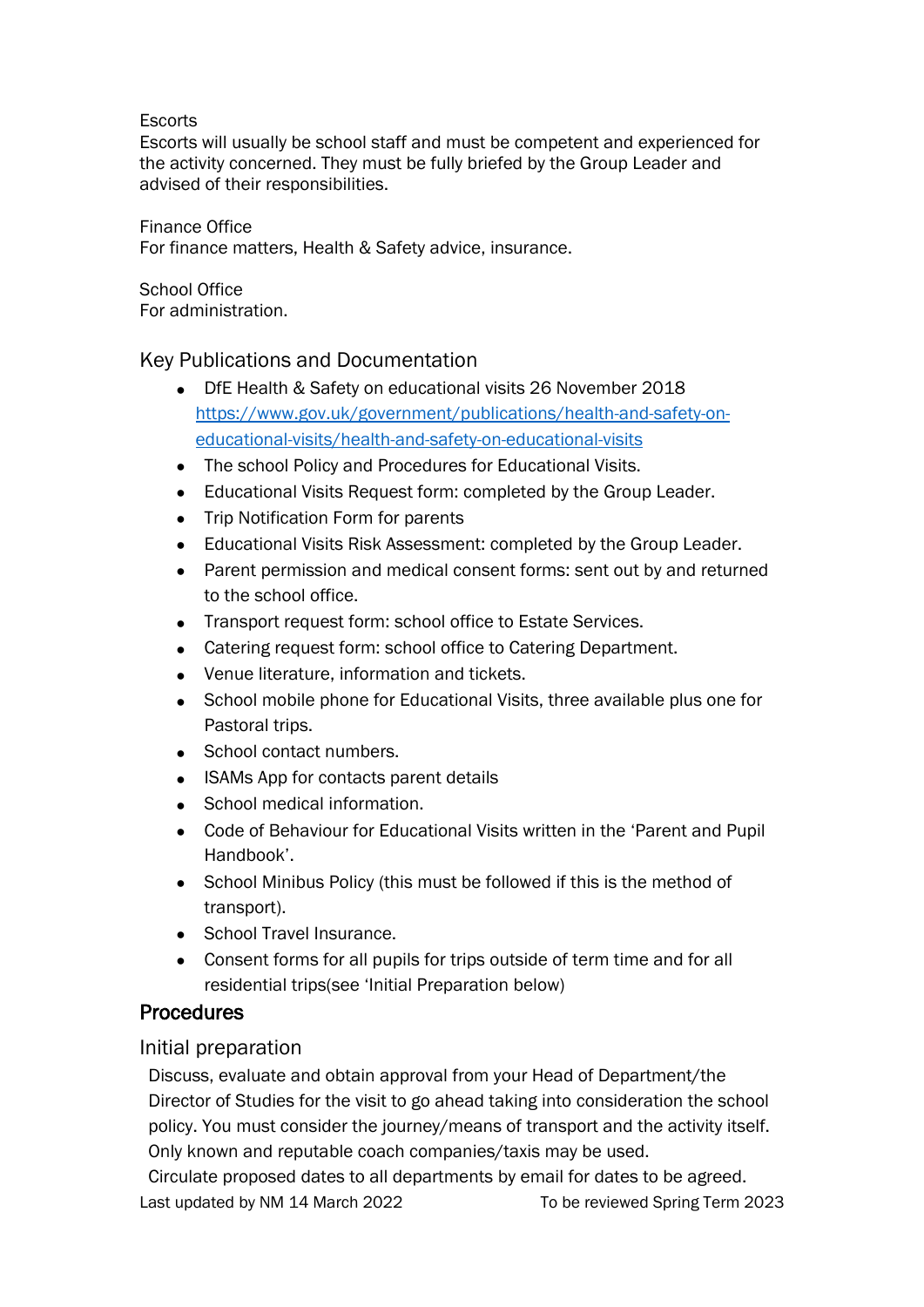Once agreed the organiser must email all parents giving details of the trip using the 'Trip Notification' template provided.

Complete the Educational Visits' Request form. Take a copy to the School Office to book transport, arrange packed lunches/teas/suppers, produce a list of pupils/travel and meal arrangements and distribute to the Group Leader, the Principal, relevant departments and notice boards. Prior to the trip, the school office will send a reminder with main details about the trip. Blanket permission forms are signed by all parents when a pupil joins the school for trips that take place in term time. However separate consent forms are required for all pupils for all residential trips and all trips outside of term time. If the Educational Visit is out of the ordinary then a separate consent may also be needed. Confirm booking with venue and arrange payment with Finance Office.

#### Advanced preparations

Arrange escorts. In general 1:10 staff: pupil ratio, however this may vary depending on age of pupils, activity and travel. Some visits may require a male and female escort. Each escort must be given a named group of pupils to look after with specific responsibilities. There must always be at least two escorts on any visit.

Research the venue and activity thoroughly: a pre-visit may be necessary. Distribute literature and information to pupils and escorts. Obtain venue Risk Assessment and circulate and discuss. This is not applicable for Theatre/Cinema trips, except workshops.

Complete Educational Visits' Risk Assessment, considering and addressing any other risks specific to your visit. If necessary complete a separate/ general Risk Assessment form for the Activity itself. Prepare a list of information/ instructions and responsibilities to give each escort including any special Medical instructions for pupils and staff.

For overseas visits, passports and visas must be checked.

Final preparations (two or three days before the Visit)

Confirm pupils and staff/escorts attending. Check that all consent forms have been signed and returned where appropriate. In the case of Residential Visits and those out of the ordinary, this permission and consent is needed for all pupils: without the relevant permission/consent, the visit cannot take place.

Confirm any arrangements as necessary with venue, transport, kitchen etc. Divide pupils into groups for supervision and assign an escort. Prepare pupil lists to give to escorts.

Brief pupils and staff, confirming dates, times, dress code etc and remind them of the 'Code of Behaviour for Educational Visits' written in the 'Parent and Pupil Handbook'. If the visit is overseas, collect, re-check passports and discuss security and baggage checks.

Last updated by NM 14 March 2022 To be reviewed Spring Term 2023 Collate all paperwork, details of the visit and preparation, including Risk Assessment and any other relevant information. Take all this to your Educational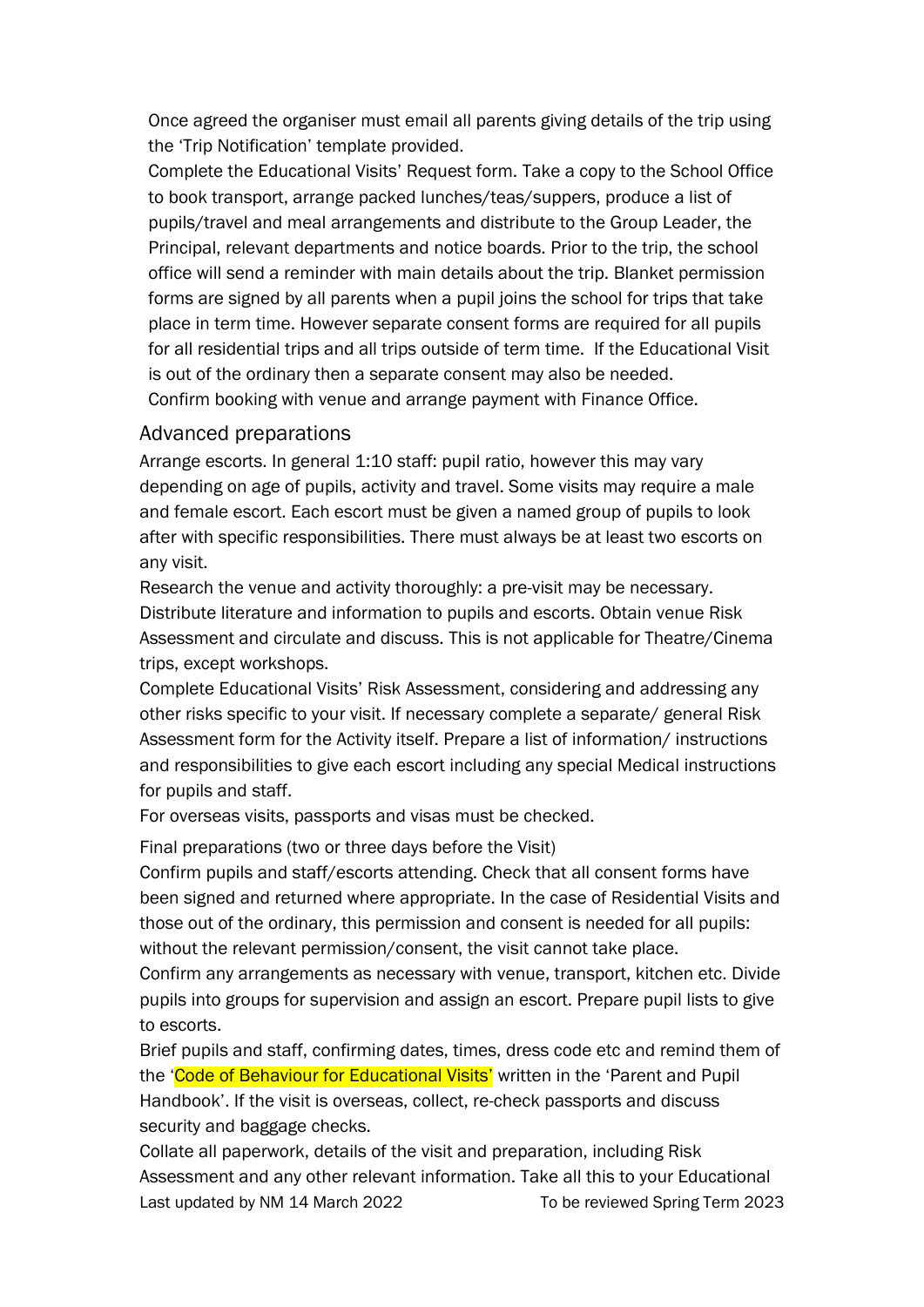Visits Co-coordinator (EVC) to check, agree and authorise. (See list below). Finally the Principal must also authorise and sign the form and, in the case of Residential Visits, a School Governor.

#### On the day of the visit

Gather all paper work and items to take with you, as listed below, as well as tickets, ticket confirmation, venue literature, maps, money for emergencies, passports and travel insurance if applicable etc.

Collect the school mobile phone and school contact numbers from the school office. The numbers are:

07708 317277 (speed dial\*7020) Educational Visits 1 07395797158 (speed dial \*7013) Educational Visits phone 2 07395797156 (speed dial \*7033) Educational Visits phone 3 07541250839 (speed dial \*7012) Pastoral weekend trips Use the ISAMs App for contact details of parents and guardians.

For residential trips and trips outside of term time, collect pupils' consent forms for the school office. These must be taken with you. Pupils cannot attend without this consent.

Take a copy of the Medical Procedures Booklet (available from Staff Resources) and the Allergy & Medical Conditions list (available from ISAMs App).

Collect the first aid kit and any pupil medication from the Medical Centre. The Medical Centre will have had a confirmed list of pupils attending from Ursula and will discuss any medical issues with you.

Collect a large rubbish bag from the housekeeper for rubbish from packed meals. A member of staff must collect and sign for the pre-ordered food from the kitchen. Please note that a pupil cannot sign for the food.

Take all relevant paperwork with you i.e. tickets, ticket confirmation, venue information, maps.

Meet the coach and confirm details of journey with the driver.

Distribute pupil lists and instructions and responsibilities to escorts.

Instruct staff to sit amongst the pupils towards the back of the coach.

Register the pupils on the coach and check that all relevant pupils have their medication with them including inhalers and insulin.

Continue to follow 'Risk Assessment' throughout the day.

Please remember to call Day pupils' parents, the school office and/ or houseparents depending on the time of day, if you anticipate arriving back later than planned.

After the visit

The pupil list must be signed by the Group Leader and returned to the Finance Office the day after of the visit. This confirms those pupils who attended and who to charge. The charge will go on the termly bill.

Last updated by NM 14 March 2022 To be reviewed Spring Term 2023